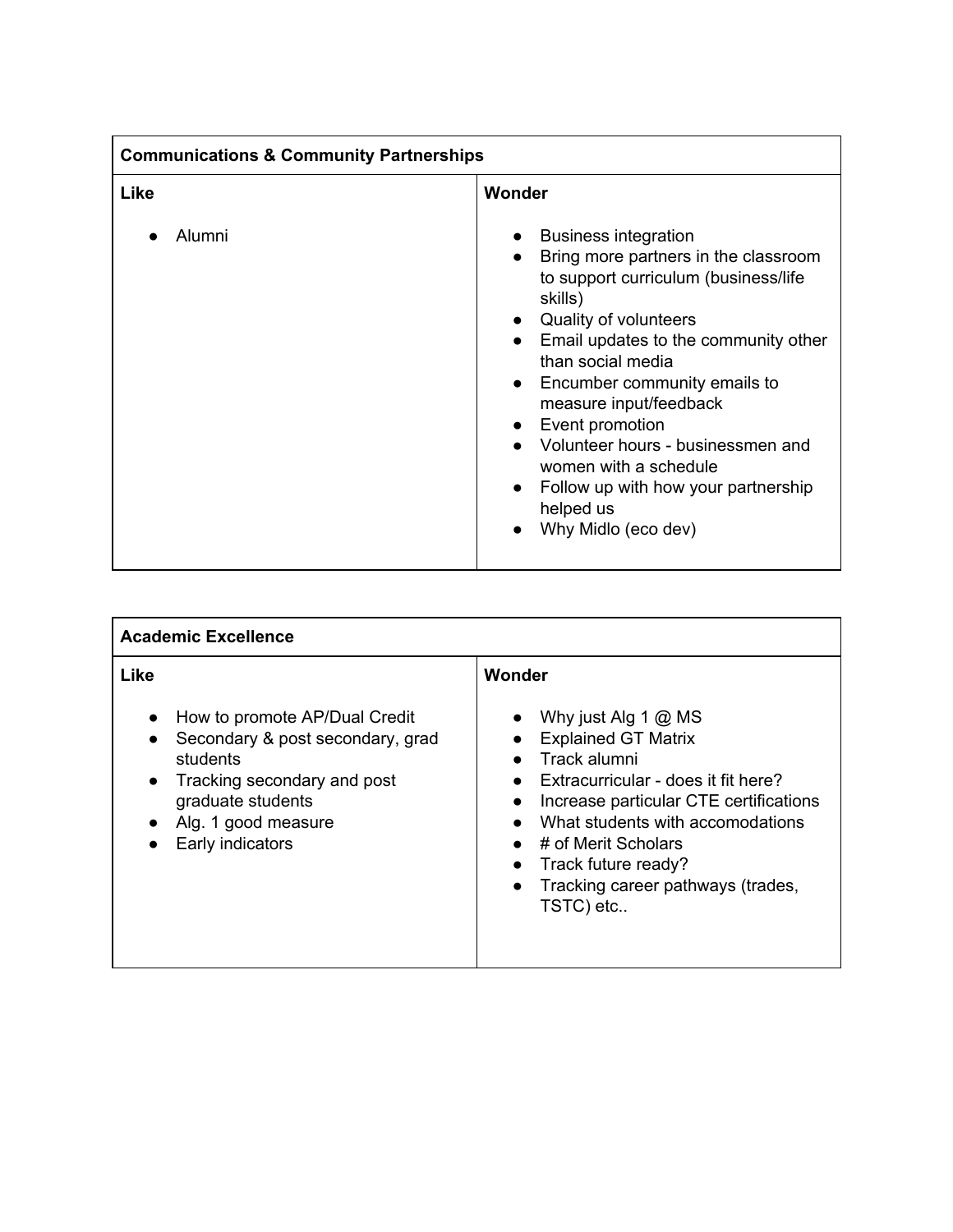| <b>Finance/Human Resources</b>                                                                                                                                                                      |                                                                                                                                                                                                                                                                                                                                                                                                    |  |
|-----------------------------------------------------------------------------------------------------------------------------------------------------------------------------------------------------|----------------------------------------------------------------------------------------------------------------------------------------------------------------------------------------------------------------------------------------------------------------------------------------------------------------------------------------------------------------------------------------------------|--|
| <b>Like</b>                                                                                                                                                                                         | Wonder                                                                                                                                                                                                                                                                                                                                                                                             |  |
| All HR measures<br>$\bullet$<br>Employee action survey<br>Add benefits to salary<br>$\bullet$<br>PD flipped/specialize<br>$\bullet$<br>Assignments with devices and give<br>$\bullet$<br>attendance | Alumni/revenue/ambassadors<br>• Partner with PTA and finance to help<br>them come to school increasing daily<br>attendance<br>• Recruitment and maintaining<br>Business offering % off for teachers -<br>$\bullet$<br>make movers list, insurance, etc<br>School supplies donated<br>$\bullet$<br>Take TTESS out<br>Measure retention<br>Survey best tool?<br>Collaboration with community in bond |  |